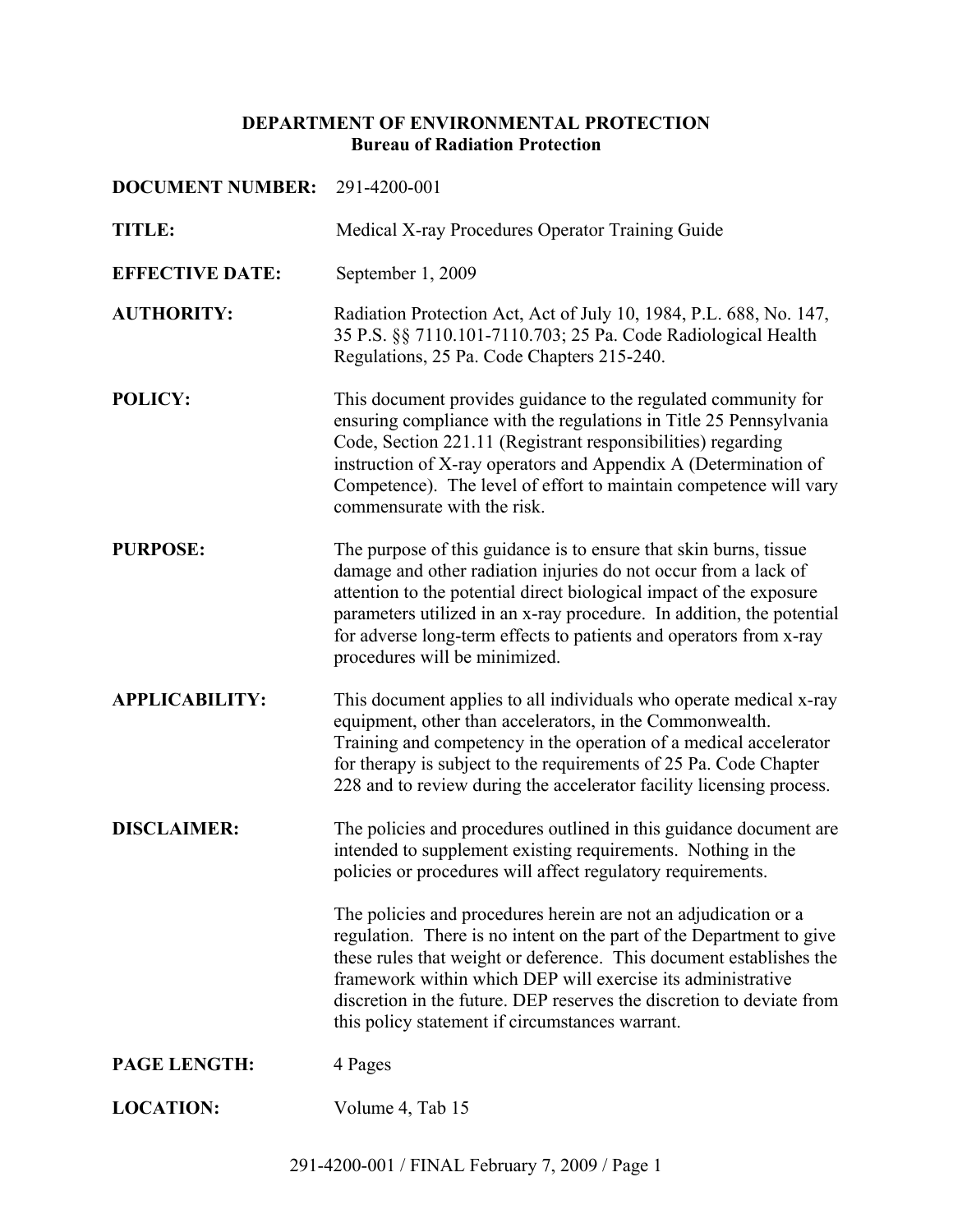**DEFINITIONS:** Operators: Those medical professionals who operate x-ray producing equipment under 25 Pa. Code Chapter 221 *X-rays in the Healing Arts*. Operation of accelerators or operation only on nonhuman subjects is not included in the definition of "Operator".

> High-Risk Procedures: Any radiologic procedure that utilizes energies of less than 1 million electron volts (MeV), that could exceed skin doses of 200 rads (2Gy).

> Low-Risk Procedures: Any radiologic procedure that is not a "High-Risk Procedure".

## **TECHNICAL GUIDANCE:**

It is commonly perceived that diagnostic x-ray procedures do not represent a significant risk to the patient or operator. This is not always the case. The misconception is a product of the lack of understanding of the consequences when choosing the exposure parameters for an x-ray procedure and how that choice affects the radiation's impact on the patient's health. The use of radiation is regulated on a basis of risk versus benefit. In medicine the benefits from the use of x-ray equipment can range from minor in the case of dental procedures to life saving in the case of cardiac angioplasty. Patients and operators of x-ray equipment are subjected to corresponding risks that range from minimal to potentially injurious. Equipment is designed to be as safe as reasonably possible. However, the key to ensuring the safe use of x-ray equipment lies in the training and competency of the operator. To avoid an unexpected adverse effect from radiation exposure, adequate operator instruction must be ensured. The minimum essential elements for determining adequate instruction are contained in Appendix A, which follows.

Once an operator is adequately instructed it is necessary to have some form of continuing education in the key areas of radiation safety, biological effects of radiation, quality assurance and quality control to ensure continuing competence. Operator training and continuing education is required based upon the potential risk to the patient and worker in the long term (e.g., cancer induction), and the potential for patients to experience injuries in the short term (i.e., skin burns and tissue damage). Noted below are the training requirements, ranked by decreasing order of possible harm to patient and practitioner alike for a given procedure. The intent of operator training is to minimize unnecessary radiation exposure, and thus reduce the risk of acute and long-term radiation effects.

#### I. Training Requirements

- A. High-Risk Procedures:
	- 1. The registrant shall require each operator who performs High-Risk Procedures at its facility to be an individual who: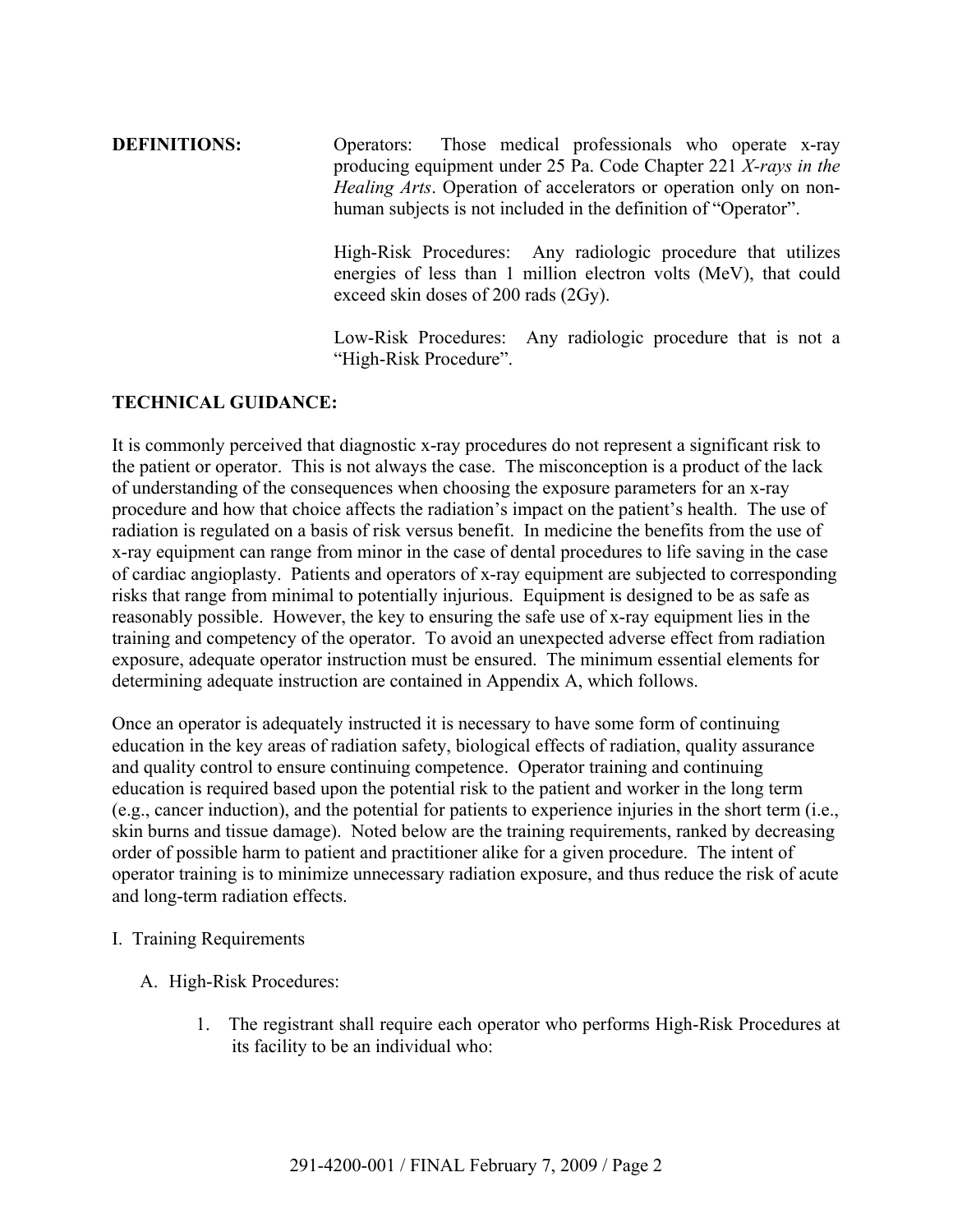- a. Has certification in the applicable specialty by a professional organization accepted by the Department that includes topics in Appendix A, or
- b. Has demonstrated a minimum of eight contact hours of training that includes the topics in Appendix A.
- 2. In addition, all operators performing High-Risk procedures must demonstrate three contact hours or six units of continuing education every three years in topics covered in Appendix A. Acceptable forms of continuing education include:
	- a. Continuing Medical Education (CME) / Continuing Education Units (CEU) approved seminar.
	- b. In-service training in required/related topics.
	- c. Successfully passing an administered test in required/related topics.
	- d. Competency verification (see discussion below).
- B. Low-Risk Procedures:
	- 1. The registrant shall require each operator who performs Low-Risk Procedures at its facility to be an individual who:
		- a. Is authorized by the Department of State under 25 Pa. Code Title 49 *Professional and Vocational Standards*, to administer x-rays on humans in conjunction with their profession or occupation, or
		- b. Has certification in the applicable specialty by a professional organization accepted by the Department that includes topics in Appendix A, or
		- c. Has demonstrated a minimum of four contact hours of training that includes the topics in Appendix A.
	- 2. In addition, all operators performing Low-Risk Procedures must demonstrate two contact hours or four units of continuing education every four years in topics covered in Appendix A. Acceptable forms of continuing education include:
		- a. Continued certification / registration by a professional organization accepted by the Department.
		- b. Continuing Medical Education (CME) / Continuing Education Units (CEU) approved seminar.
		- c. In-service training in required/related topics.
		- d. Successfully passing an administered test in required/related topics.
		- e. Competency verification.

#### II. Documentation

Documentation for any acceptable means of completing initial or continuing education requirements shall indicate either the certification by a professional organization accepted by the Department, the certificate of attendance of the CME / CEU approved seminar, the in-service